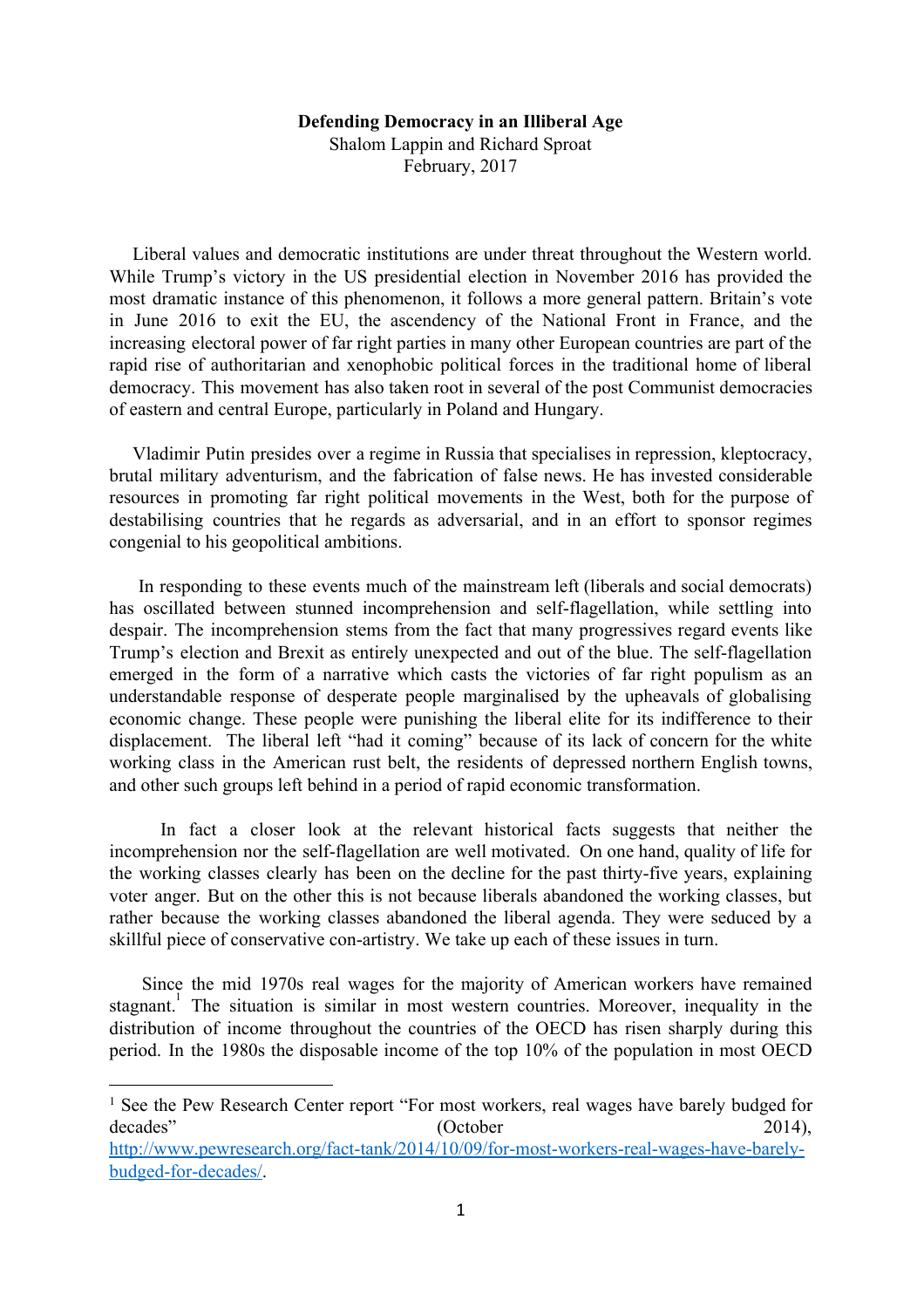countries was approximately 7 times greater than that of the bottom 10%. It is currently around 10 times higher. Much of the wealth generated by economic growth over the past thirty-five years has accrued to the top 1% of the population, while people in the lower 40% of the income scale have lost considerable ground.<sup>2</sup>

These economic trends have been, accompanied by the casualization of employment conditions and loss of job security, the erosion of social programs, a decline in secure pension arrangements, and a sharp rise in university tuition in the US and the UK. They are, in no small part, the direct result of government policies that cut the provisions of the welfare state, reduced taxes on the wealthy, privatised public services, deregulated the financial industry, and restricted the power of unions.

We have moved from rapid growth supporting widespread prosperity and the expansion of the middle class in the first thirty years of the post war era, to a massive and sustained transfer of wealth from the working and middle classes to a concentrated economic elite in the past three decades. Rather than the trickle down benefit promised by free marketeers we see a well entrenched pattern of established privilege gouging the poor and middle classes.

The decline of the middle and working classes in the West was greatly exacerbated by the deep recession that followed the financial crash of 2008. The effects of this recession were intensified by the acutely misguided austerity measures that most EU countries implemented. Bank bailouts and quantitative easing saved the financial system from melt down, but prolonged fiscal contraction through reductions in government spending (and/or increasesin taxation) and a collapse in business investment left large parts of the population, particularly young people, exposed to long term unemployment, or underemployment. The rise of job insecurity, falling real wages, and disappearing social protections accelerated for large numbers of people.

It is generally the case that when a significant proportion of the population is subjected to a sustained assault on its standard of living and forced to contend with sharply diminished prospects of upward social mobility for their children, they begin to lose faith in the political arrangements that govern their lives. The fabric of the social contract supporting democratic institutions starts to fray, as increasing numbers of economically pressured voters become receptive to extremists promising easy, if fraudulent solutions. This process has been underway for over thirty years in most Western countries, and it became sharply defined in the period following the crash of 2008. Rather than seeing the widespread turn to far right populism as unexpected, we should be wondering why it took as long as it did to happen.

The self-flagellation narrative which part of the left has taken up is the latest manifestation of the Stockholm syndrome to which it is prone. It is a variant of the apologetic that many progressives offer for Islamist terrorism, according to which the latter is a misguided reaction

<sup>2</sup> See Brian Keeley (2015), *Income Inequality*: *The Gap between Rich and Poor*, OECD Publishing, Paris (available online at [http://www.keepeek.com/Digital-Asset-Management/oecd/social-issues-migration-health/inco](http://www.keepeek.com/Digital-Asset-Management/oecd/social-issues-migration-health/income-inequality_9789264246010-en#.WGo2NZL4U6Y) me-inequality 9789264246010-en#.WGo2NZL4U6Y#page20). See also Thomas Piketty (2014), *Capital in the Twenty-First Century*, Harvard University Press for a detailed historical account of the way in which capital has displaced labour and education as the dominant factor driving income distribution.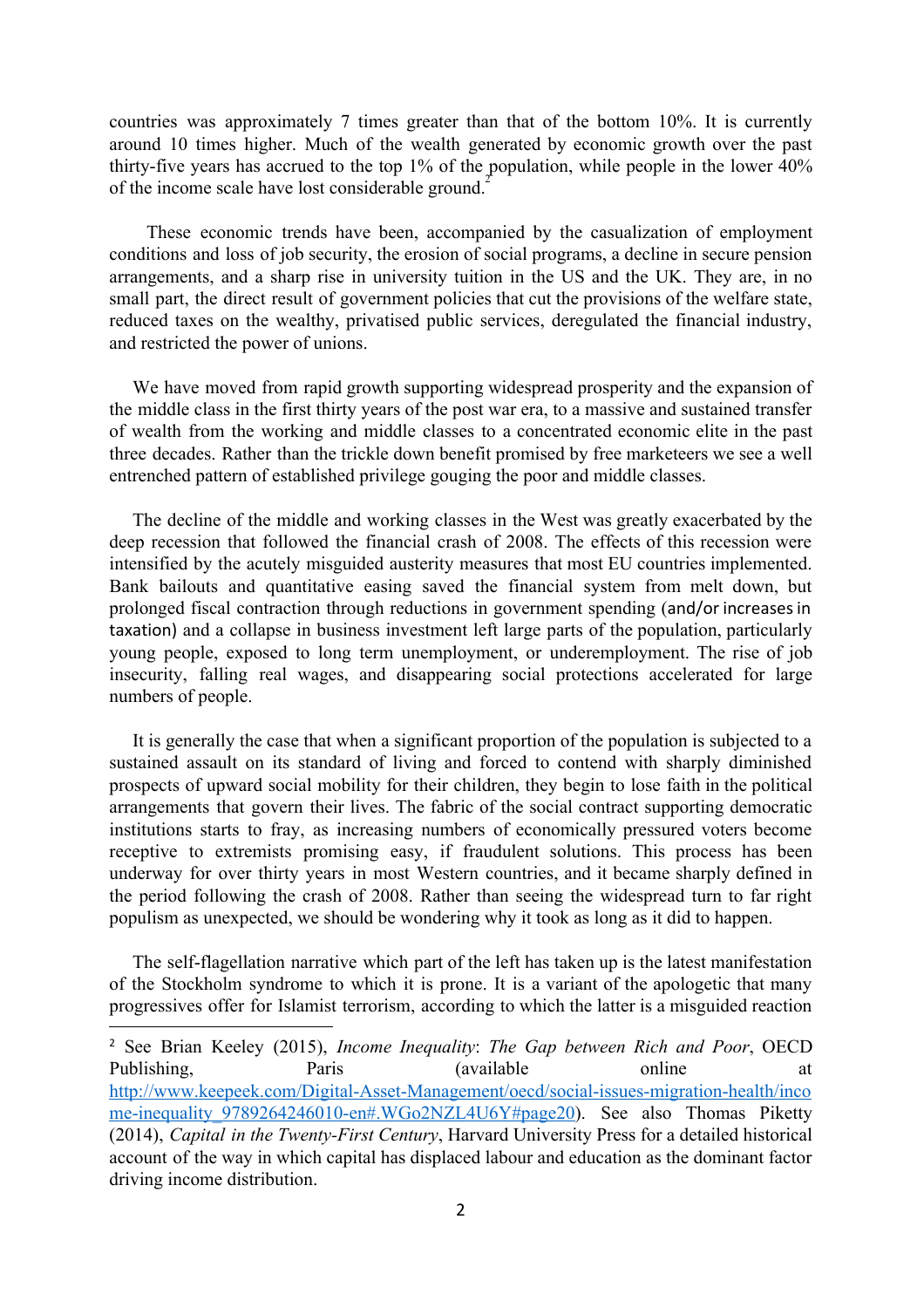to Western imperialism and oppression.

In fact very large numbers of white working class voters have been supporting parties with rightwing economic programs since modern conservatism became the dominant political movement in the UK and the US, with the election of Thatcher and Reagan in 1979 and 1980, respectively. Even in European countries with strong traditions of social democracy, like Sweden, the rise of the neo-classical economic models invoked by British and American conservatives was accepted as inevitable. Experiments in deregulation and privatisation invariably took hold in these countries as well.

The fact that so many working class voters continued to opt for parties committed to such policies poses an obvious paradox. Why would they consistently vote against their own class interests? There are at least two elements of conservative political strategy that are relevant in considering this question. The first is the use of racism to deflect the resentment of poorer white voters. Republicans in the US regularly identify welfare programs with support for poor ethnic communities. This method dates at least to the "Southern Strategy" in the late 1960's, where Republicans capitalized on racism to win Southern white voters. Similarly British and European conservatives frequently tap into anti-immigrant sentiment to keep dispossessed home voters on side.

The second factor is the portrayal of the liberal left as a conspiratorial elite determined to expand government in order to deprive hard working citizens of their liberty and the fruits of their labour. Conservatives used this fantasy to pose as freedom fighting insurgents against a liberal tyranny bent on enriching a cabal of wealthy progressive cronies who divert tax revenue to a parasitic underclass. The Tea Party provides the clearest instance of the populist anti-government insurgency theme running through modern conservatism, but it pervades most parties inspired by the Reagan-Thatcher legacy. Even without the ingredient of racism this image has proven remarkably potent in blinding working class voters to the true agents of their deprivation. The redistributive instruments of the welfare state that had protected them in the past came to be seen as unfair and obstructive.

In short, the liberal left did not abandon the white working class. The white working class deserted the left. Faced with this desertion, liberal parties made ill-considered moves towards the centre in the hopes of remaining relevant. An analogy can be made to someone persecuted by the school bully, who eventually adopts some of the bully's techniques, and fails miserably at it.

Thus, by the 1990s liberal Democrats in America and Labour supporters in Britain had despaired of regaining power on the basis of their traditional welfare state, pro-labour platforms. Under Clinton and Blair they opted for an accommodationism in which they coopted large segments of the conservative project, while seeking to mitigate its anti-social edge through attenuated support of public services. Privatisation, deregulation of the financial sector, and restrictions on welfare continued under both the Clinton and Blair governments, but core programs like Social Security and Medicaid in the US, and the NHS in Britain were sustained. In effect Clinton's New Democrats and Blair's New Labour sought to pursue neo-liberal economic policies with a human face.<sup>3</sup>

<sup>&</sup>lt;sup>3</sup> The term "neo-liberalism", which is widely used to describe the rabidly free market policies of modern conservatism, is somewhat misleading. It has solid historical roots in Milton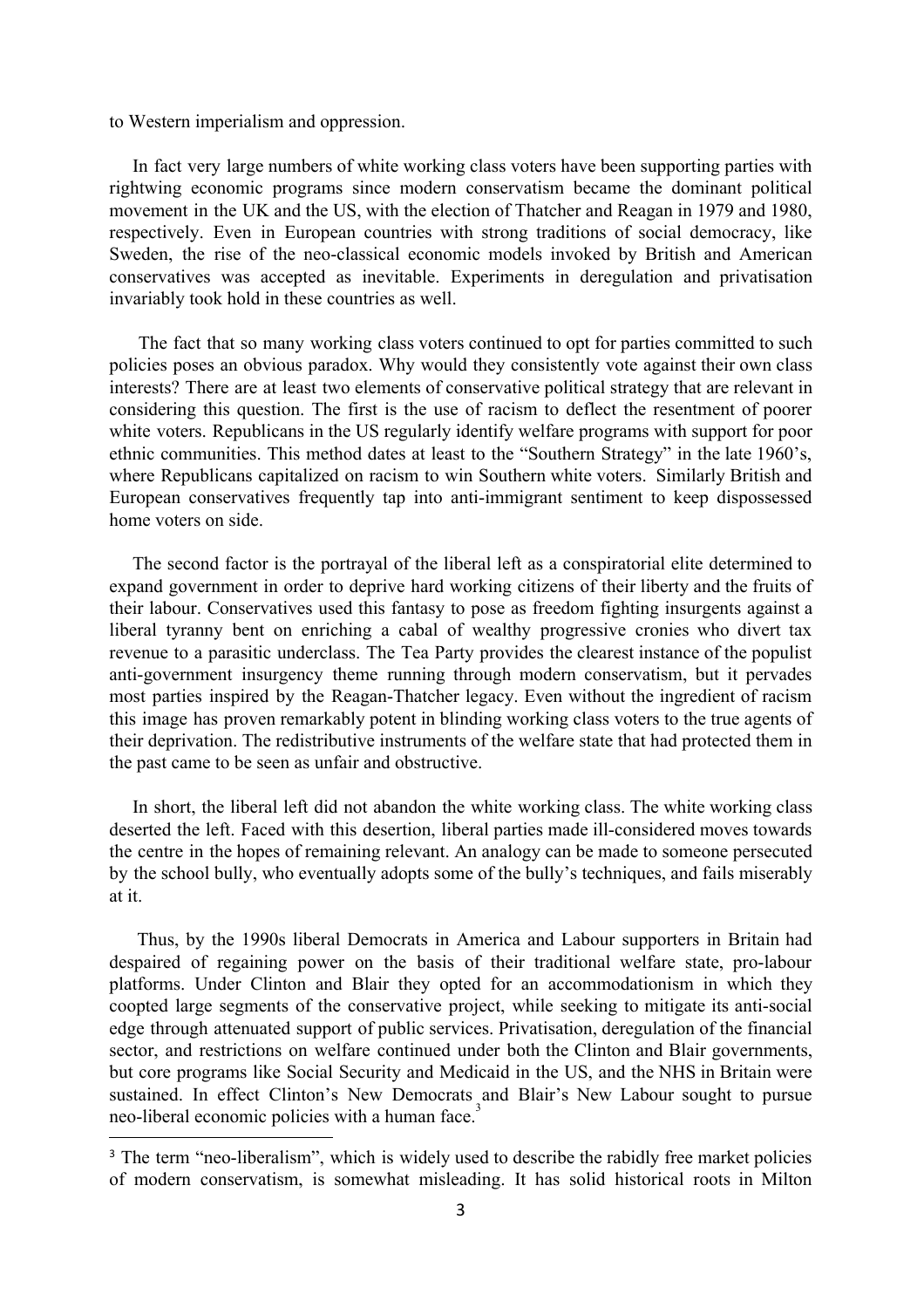The results of this move to the centre right were deeply unfortunate. The transfer of wealth upward to an ever smaller, but more powerful corporate and financial elite continued at full pace. Deregulation helped to generate a stock market and real estate bubble that resulted in the financial crash of 2008. Global trade agreements were fashioned in the interests of large multinational corporations and financial agencies, often at the expense of workers in both developed and developing countries. While the expansion of industrial production in countries like China and India generated high growth that lifted many people out of severe poverty in these places, it did not reduce the acutely skewed distribution of income that now also afflicts the West.

The terrible mistake that the democratic left made in pursuing the accommodationist course came not from arrogance, or from disregard of the working class, white or otherwise. Its failure consisted in its inability to rethink its role as a movement of radical social reform and redistributive justice in a way that could enlist the support of its natural constituency, in conditions of rapid economic change. When the full extent of the neo-liberal disaster became apparent in the crash of 2008, the left did not rise to the occasion. In America, Obama offered moderate, intelligent leadership, but he was paralyzed by the scorched earth rejectionism of an intractable Republican Congress. Despite notable domestic achievements, he did not succeed in mobilising the electorate to support the sort of New Deal changes that they needed. In Europe, Labour and the social democrats made do with proposing less severe austerity measures than those of the conservatives, rather than pushing for the expansionary public investment required to revive the economy.

The far right populists now sweeping to power in the West are not as distinct from many of their conservative antecedents as they may at, first glance, appear to be. Trump won the election by exploiting the same resentments that the Tea Party had promoted. He is far more explicit and cruder in his pronouncements, but he performs the same anti-elitist insurgency charade that the Tea Party did, to similar effect. Teresa May looks very much like an heir to Thatcher, stoking the xenophobia of the Brexit campaign to build support for a continuation of Thatcherite economic and social policies. The only significant point of difference is the new populists' adoption of a protectionist agenda, in contrast to the free trade policies of previous conservatives. In this they are catering to a distinct group of business interests (for Trump, largely his own) and corporate cronies than their predecessors.

The situation on the left remains discouraging. After Trump's election the Democrats are demoralised, but continue to pursue politics as usual. In Britain Jeremy Corbyn, having failed to provide leadership to the anti-Brexit campaign, is leading Labour towards electoral oblivion by insisting on an antediluvian neo-Soviet world view that has little appeal beyond his supporters in the party. Social democrats throughout Europe remain similarly ineffective against the onslaught of the far right.

Friedman's characterisation of his views as "liberalism" in his book *Capitalism and Freedom* (University of Chicago Press), originally published in 1962. But it needs to be carefully distinguished from political liberalism. Most contemporary political liberals of the centre left in the US endorse a Keynesian economic approach and a strong welfare state. They pattern with social democrats in Europe. For this reason it may be more accurate to characterise the radical free market + minimal state attitudes of modern conservatism as based on a neo-classical economic model.